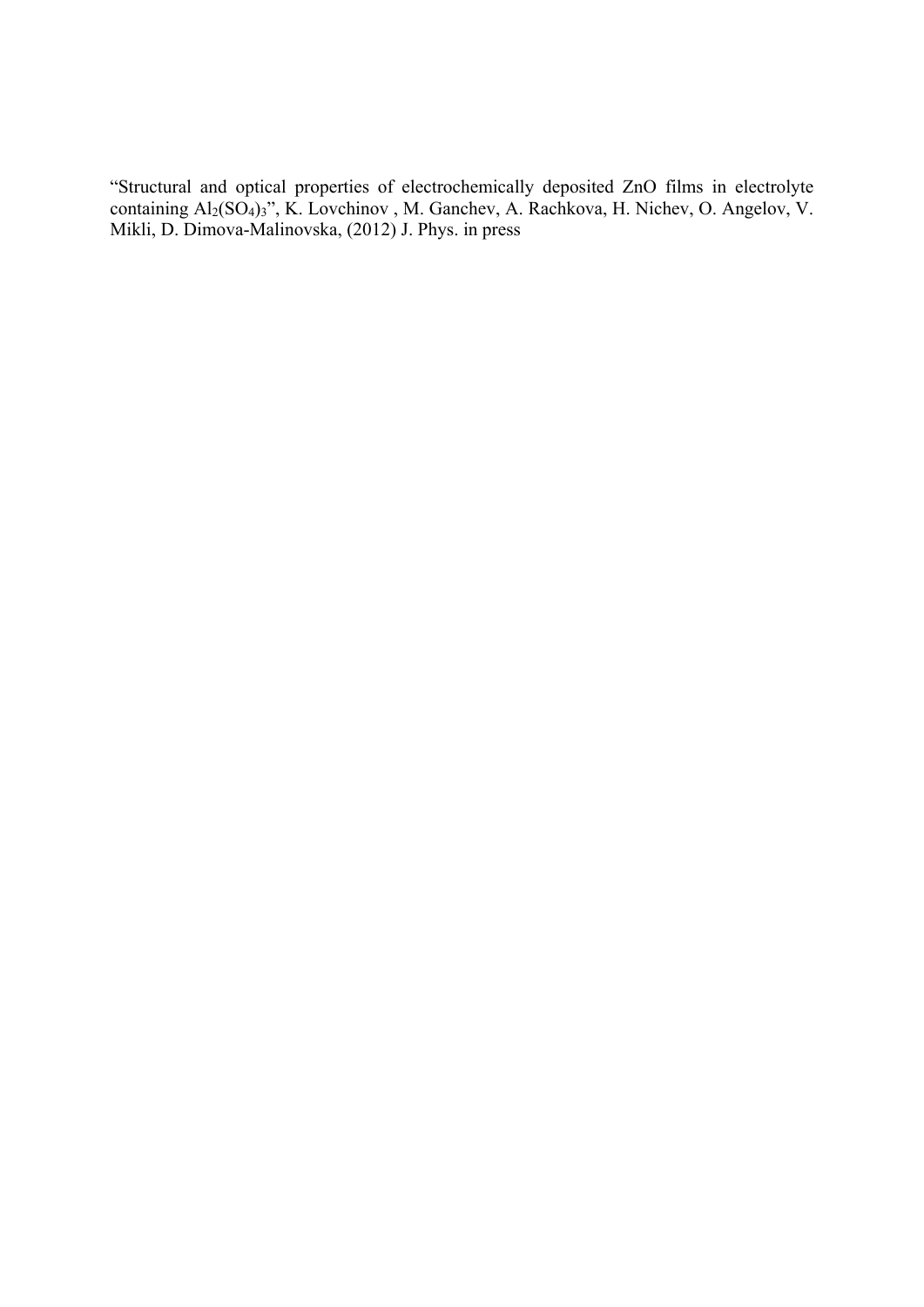# **Structural and optical properties of electrochemically**  deposited ZnO films in electrolyte containing  $Al_2(SO_4)$ <sub>3</sub>

**K** Lovchinov <sup>[1](#page-1-0)</sup>, M Ganchev<sup>1</sup>, A Rachkova<sup>1</sup>, H Nichev<sup>1</sup>, O Angelov<sup>1</sup>, V Mikli<sup>2</sup> and **D Dimova-Malinovska<sup>1</sup>**

<sup>1</sup>Central Laboratory of Solar Energy and New Energy Sources, Bulgarian Academy of Sciences, Sofia

<sup>2</sup>Materials research centre, Tallinn University of Technology, 19086 Ehitajate tee 5, Tallinn,Estonia

E-mail:  $lov4@abv.bg$ 

**Abstract.** The present work concerns the electrochemical deposition of aluminium doped ZnO nanostructured thin films on  $SnO<sub>2</sub>:F$  covered glass substrates. Doped with Al nanostructured ZnO (ZnO:Al) films are obtained by an electrochemical process using a three-electrode potentiostatic system with a saturated calomel electrode as reference electrode, in aqueous solution containing  $ZnCl_2$ , KCl and  $Al_2(SO_4)$ . The influence of the deposition parameters on the structural properties of the obtained ZnO:Al layers is investigated by Scanning Electron Microscopy (SEM), X-ray Diffraction (XRD) and Atomic Force Microscopy (AFM). Energy Dispersive X-ray Analysis (EDAX) is applied for measurement of the Al content in the films. The SEM micrographs and AFM pictures show that the ZnO:Al films consist of nanograins with a shape of walls. The XRD spectra demonstrate  $(100)$ ,  $(002)$ ,  $(101)$ ,  $(110)$  and  $(103)$  the characteristic reflexes of the ZnO. Influence of the Al concentration on the IR reflectance spectra and haze ratio of ZnO:Al thin films are presented and discussed.

## **1. Introduction**

-

Quasi-one-dimensional nanoscale ZnO like nanowires, nanorods, nanowiskers, nanowalls etc. got up increasing attention over the past few years for their potential application in solar cells [1] as an n-type electrode [2], near UV-leasers [3], field effect transistors [4], chemical sensors [5], etc. ZnO nanostructured layers can be prepared by different methods, like RF magnetron sputtering [6], sol-gel method [7], electrochemical deposition [8], etc. Electrodeposition presents a simple, inexpensive upscalable method for covering of large surface areas al-lowing the controlled and patterned growth of ZnO nanostructures [9].

In this contribution we report the deposition of ZnO nanostructured thin films on the  $SnO<sub>2</sub>:F$ covered glass substrates at temperature  $80^{\circ}$ C from aqueous electrolyte containing ZnCl<sub>2</sub>, KCl and  $Al_2(SO_4)$ <sup>3</sup>. The concentration of doped Al, the surface morphology and the thickness of the ZnO layers are controlled by deposition potentials, temperature, plating time and  $Al<sub>2</sub>(SO<sub>4</sub>)<sub>3</sub>$  concentration.

<span id="page-1-0"></span><sup>&</sup>lt;sup>1</sup> To whom any correspondence should be addressed.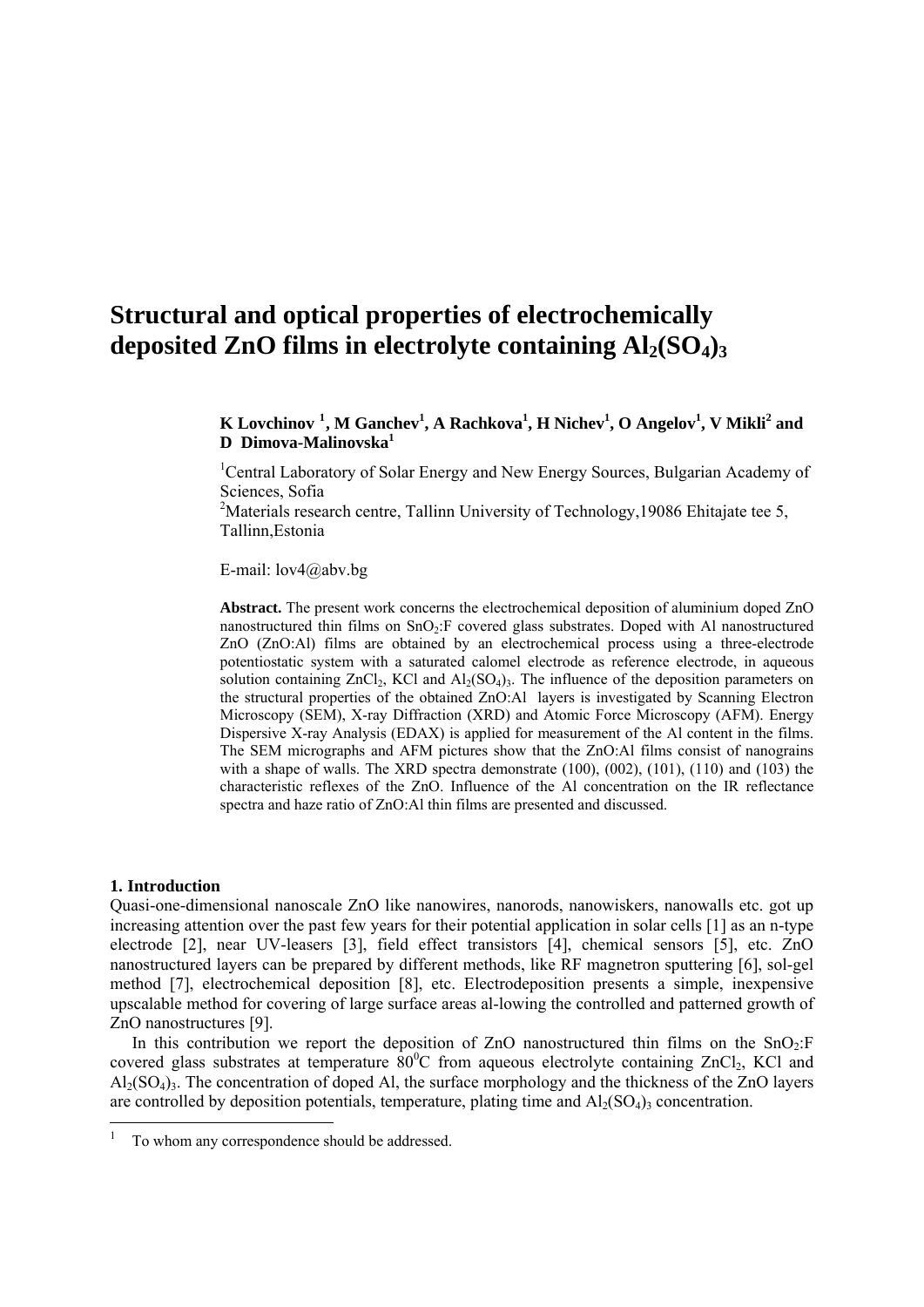# **2. Experimental**

Thin ZnO nanostructured films are deposited by an electrochemical process from slightly acid aqueous solution of ZnCl<sub>2</sub> (5. 10<sup>-3</sup> M) and KCl (0.5 M) with pH 4.0 at  $80^{\circ}$ C and -1000mV (vs SCE) using a three-electrode electrochemical cell [9]. Different quantity of stock solution of  $Al_2(SO_4)$ <sub>3</sub> has been added to the electrolyte for varying of concentration of Al in the deposits.  $SnO<sub>2</sub>:$  coated glass substrates are used as working electrode. Spectrally pure graphite rod electrode is used as an anode. The electrolyte is agitated by magnetic stirrer. The deposition is carried out controlling the redox potential of the system. Duration of the ZnO deposition is between 30 and 120 min. The thicknesses of the prepared ZnO films are in the range of 1 and 2 µm. Different concentrations of the doping compound  $Al_2(SO_4)$ <sub>3</sub> in the electrolyte are explored:  $1.10^{-5}$  M,  $2.10^{-5}$  M,  $3.10^{-5}$  M and  $4.10^{-5}$  M  $Al<sub>2</sub>(SO<sub>4</sub>)<sub>3</sub>$ . Samples without doping are deposited at the same conditions of the electrochemical process. Some of the samples are annealed at  $400^{\circ}$ C in forming gas for 1 hour.

Quartz crystal resonators are used as microbalance to reveal the speed of electrodeposition of the ZnO nano-layer. The oscillators are HC-49 type package, 8 mm diameter polished quartz plates at ATcut, 16 MHz base resonant frequency, with 600 nm thick gold electrodes with average surface area  $0.1256$  cm<sup>2</sup>. The total oxygen content in solution is controlled in addition by  $DO&T$  meter Hanna Instruments 9146. The film structure is studied by X-Rays Diffraction spectrometry (XRD) using a Brucker D8 Advance spectrometer with Cu K<sub>a</sub> radiation:  $\lambda_{Cu}$  K<sub>a1</sub> =1.540560 Å and  $\lambda_{Cu}$  K<sub>a2</sub> = 1.544426 Å (intensity half of that of  $\lambda_{\text{Cu}} K_{\text{at}}$ ). The instrumental broadening in 20 geometry is 0.04<sup>0</sup>. The Al content in the films is determined by Energy Dispersive X-ray Analysis (EDAX) using Link AN10000 system analyser. The surface morphology and the thickness of the deposited films are studied by a Scanning Electron Microscope (SEM) Philips 515. Surface topography of the layers is studied by AFM using the NT-MDT Solver 47 Pro system operated in a "semi-contact" (tapping) mode. Spectra of reflectance in IR region are measured by a spectrophotometer Shimadzu IR Prestige  $-21$  in the range of 500 - 5000 cm<sup>-1</sup>. The total and diffused transmittance spectra are measured by a spectrophotometer Shimadzu UV-3600 in the range of 320 - 2400 nm employing a 60 mm integrating sphere.

#### **3. Results and discussion.**

For determination of the speed of film growth several experiments with deposition of ZnO on quartz resonator surface are performed. The ZnO is deposited at  $80^{\circ}$ C and potential of -1000 mV, in aqueous electrolyte of  $0.5 \text{ mM } ZnCl_2$  and  $0.5 \text{ M } KCl$ .



**2**<br> **2 2**<br> **2**<br> **2 2 2**<br> **2 do**<br> **2 do**<br> **2 do**<br> **2 do (101) (110) (100) (103) \*** ntensity, (a.u.) **Intensity, (a.u.) \* \* \* \* \* S3 S2 S1 S0 20 30 40 50 60**

**Figure 1.** Dependence of the film thickness of ZnO deposited on quartz resonators on plating time.

The Al concentration in the samples  $S_0$ ,  $S_1$ ,  $S_2$ **Figure 2.** XRD spectra of the nanostructured thin films of ZnO, deposited with different concentrations of  $Al<sub>2</sub>(SO<sub>4</sub>)$ <sub>3</sub> in the electrolyte.  $XRD$  peaks of  $SnO<sub>2</sub>:F$  are marked by asterisks.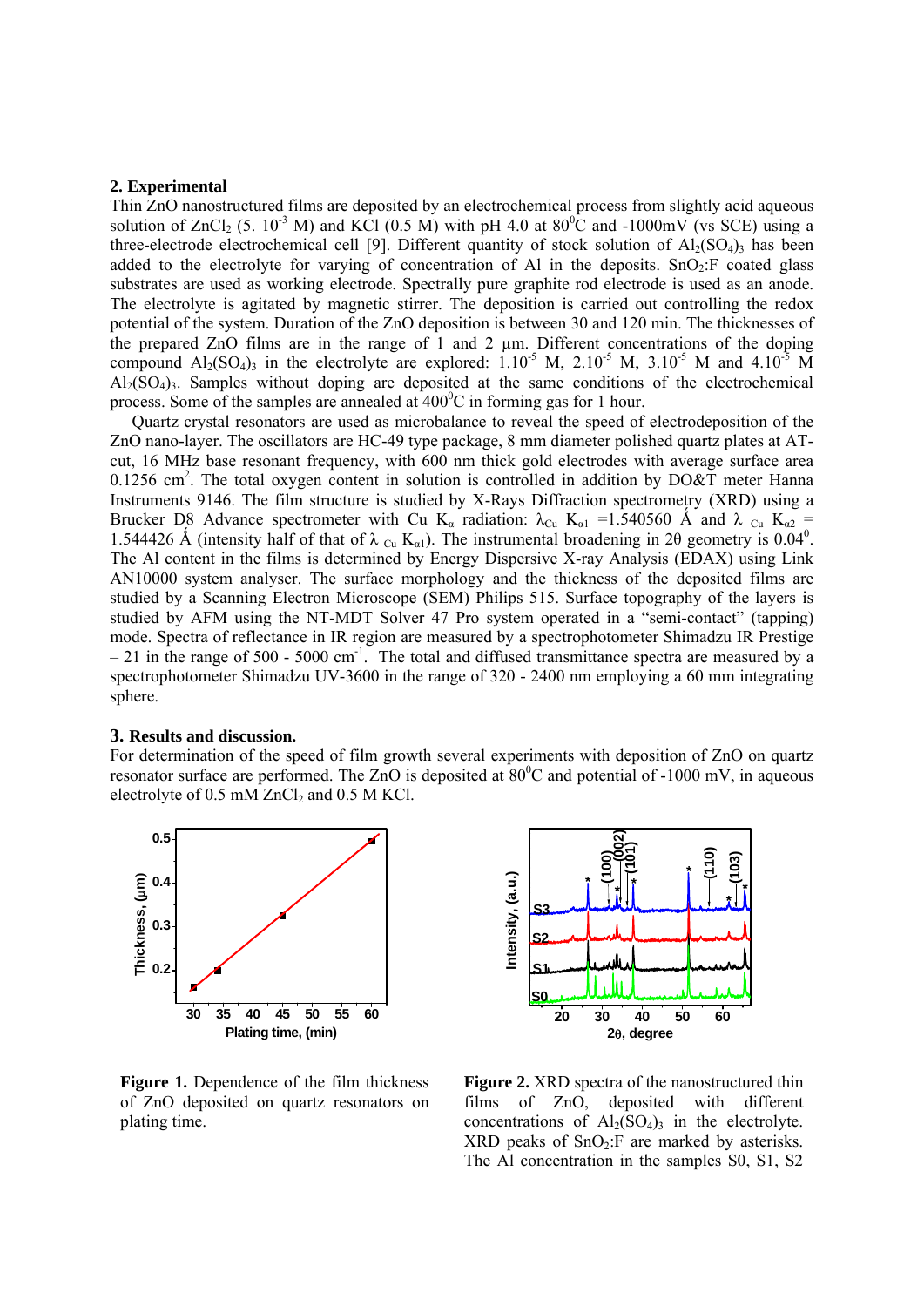## and S3 are given in Table 1.

Figure 1 shows the dependence of thin film ZnO thick-ness on deposition time. The thickness of the layers is calculated by change of resonant frequency caused of deposited ZnO film by the Sauerbrey equation  $(1)$  [10]. The points could be fit by a line described by the equation:

$$
d = 11.23 t - 178.37, \tag{1}
$$

From the equation (1), it follows that the nucleation time (at  $d = 0$ ) is about 953 sec, which coincides quite right with the observation, that there is no deposited film till the 15 minutes plating time. where d is the Sauerbrey thickness of the layer (in nm) and t is a the plating time (in minutes). The slope of the line presents the value of the speed of the film growth equal to 11 nm/min. The negative part of the equation (1) indicates a delay of the start of the film growth (nucleation time).

**Table 1.** Data of the ZnO films: the  $(Al_2SO_4)$ <sub>3</sub> concentration in the electrolyte, the Al concentration in the ZnO films,  $C_{Al}$ , (at.%), the thickness, ( $\mu$ m), and the average roughness, (nm). For comparison the thickness and the average roughness of the  $SnO<sub>2</sub>:F$  layer is given, as well.

| Sample           | $\mathrm{Al}_2(SO4)_3$ , $(M)$ | $C_{Al}, (at. \%)$ |     | Thickness, $(\mu m)$ Average roughness, $(nm)$ |
|------------------|--------------------------------|--------------------|-----|------------------------------------------------|
| SnO <sub>2</sub> | ۰                              |                    | 0.9 | 30                                             |
| S <sub>0</sub>   |                                | 0.0                | 2.8 | 340                                            |
| S1               | $2.10^{-5}$                    | 1.40               | 2.2 | 300                                            |
| S2               | $3.10^{-5}$                    | 3.20               | 2.4 | 320                                            |
| S3               | $4.10^{-5}$                    | 5.70               | 1.4 | 460                                            |

given as well. The Al concentration obtained from EDAX analysis changes from 1.40 at.% till 5.70 at.% with increasing of the  $\text{Al}_2(\text{SO}_4)$ <sub>3</sub> concentration in the electrolyte. The value of the  $Al_2(SO_4)$ <sub>3</sub> concentration in the electrolyte used, the Al concentration in the deposited films, CAl, the thickness and the average roughness of the ZnO films obtained from the AFM images are given in Table 1. The corresponding data for the  $SnO<sub>2</sub>:F$  and undoped ZnO film are

 $\text{Al}_2(\text{SO}_4)$ <sub>3</sub> concentration in the electrolyte which demonstrates deterioration of the crystalline structure with Al concentration. Figure 2 presents the typical X-Ray Diffraction patterns of thin ZnO films, electrodeposited for 90 minutes without and with different concentration of  $Al_2(SO_4)$ <sub>3</sub> in the electrolyte (see Table 1). XRD diffraction pattern reveals the existence of ZnO with hexagonal wurtzite structure. The reflexes from the SnO<sub>2</sub>:F are marked by asterisks. The reflexes from  $(100)$ ,  $(002)$ ,  $(101)$ ,  $(110)$  and  $(103)$  planes of ZnO are observed [11-13]. The intensity of the XRD peaks of ZnO decreases with increasing of



**Figure 3.** SEM pictures of the surface of  $SnO<sub>2</sub>$ : F film (a), nanostructured thin films of  $ZnO$  undoped (b) and doped with Al with different concentrations of  $A_1(SO_4)$ <sub>3</sub> in electrolyte: (c)  $-2.10^{-5}$  M (sample 1) and (d)  $-4.10^{-5}$  M (sample 3). The markers correspond to 200 nm (a) and  $1 \mu m$  (b, c and d).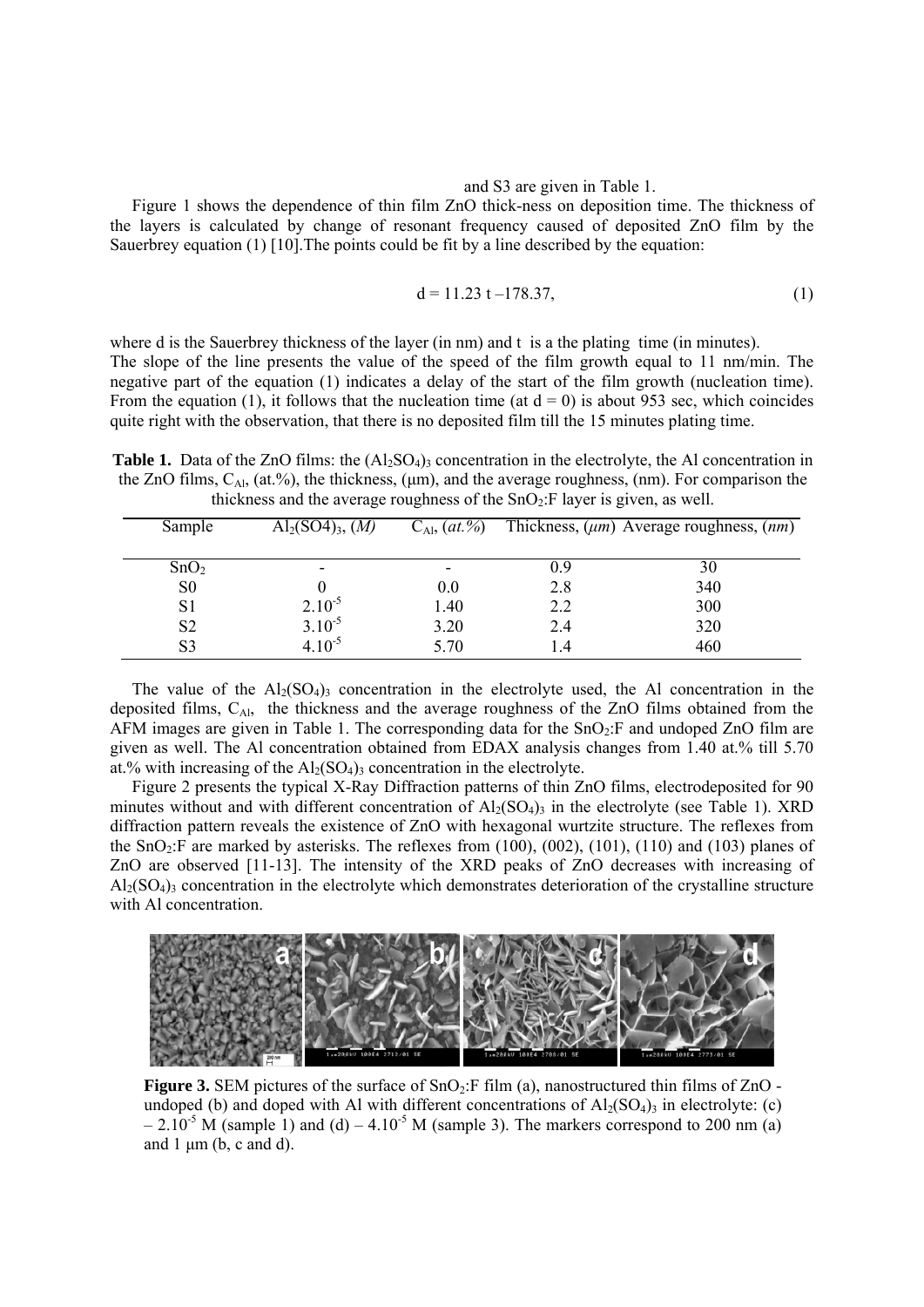Figure 3 shows SEM micrographs of undoped and doped with Al ZnO nanostructured thin films, deposited at constant charge density. For comparison the SEM of  $SnO<sub>2</sub>:$  film is given as well (figure 3a). Figure 3b displays the surface morphology of electrodeposited undoped ZnO layer. The picture exhibits the view of the film surface which consists of planar hexagonal ZnO walls with different length in the range of 1- 4 μm and 100-200 nm thick, stacked with the narrow side to the substrate surface. SEM image of ZnO film deposited with  $2.10^{-5}$  M Al<sub>2</sub>(SO<sub>4</sub>)<sub>3</sub> is shown in figure 3c. The Al doped ZnO film has a similar morphology, as undoped one – the ZnO:Al nanoparticles represent hexagonal walls, almost vertically oriented to the substrate surface with smaller length (1-2 μm) than the particles in the undoped samples. With increasing of the Al concentration in the films up to 5.7 at.% the number of the nanowalls per unite area decreases.



**Figure 4.** AFM pictures of the  $SnO<sub>2</sub>$  substrate (a) and nanostructured of ZnO thin films doped with Al: sample S0 (a), sam-ple S1 (c), and sample S2 (d)

The surface roughness of the deposited ZnO layers is determinate by AFM. An example of AFM pictures of un-doped and doped with Al ZnO film (samples S0, S1 and S3) are presented in figure 4. The average surface rough-ness increases with increasing of Al content in the grown ZnO:Al layers from 300 nm till 460 nm when Al increase from 1.40 at.% till 5.70 at.%. It has to be noted that the thickness of the doped ZnO films is lower than in undoped ones (Table 1), thus the roughness depends on the conditions of growing in the presence of  $Al_2(SO_4)$ <sub>3</sub> in the electrolyte and not on the thickness of the layers.

The influence of the thermal annealing in forming gas for 1 hour on the surface morphology of deposited ZnO:Al is demonstrated in SEM images in figure 5. As can be seen that the annealing results in agglomeration of the nanowalls and increasing of their surface density with certain decrease in their size; additionally the small sized grains appear on their surface (figure 5b).

The optical properties of the films are studied by spectra of reflectance and haze ratio in the visible and IR region [13].



**Figure 5.** SEM pictures of as deposited ZnO:Al with 4.10-5M Al: as deposited - (a) and after annealing at 4000C in forming gas for 1 hour (b). The markers correspond to 10 μm.

Figure 6 shows the spectra of reflectance in the visible and near IR region of undoped ZnO and doped ZnO:Al nanostructured films deposited in electrolyte with a different  $Al_2(SO_4)$ <sub>3</sub> concentration before (figure 6a) and after annealing (figure 6b). The corresponding spectrum of  $SnO<sub>2</sub>$  substrate is given as well. It is seen that the electrochemically deposited ZnO films have lower value of the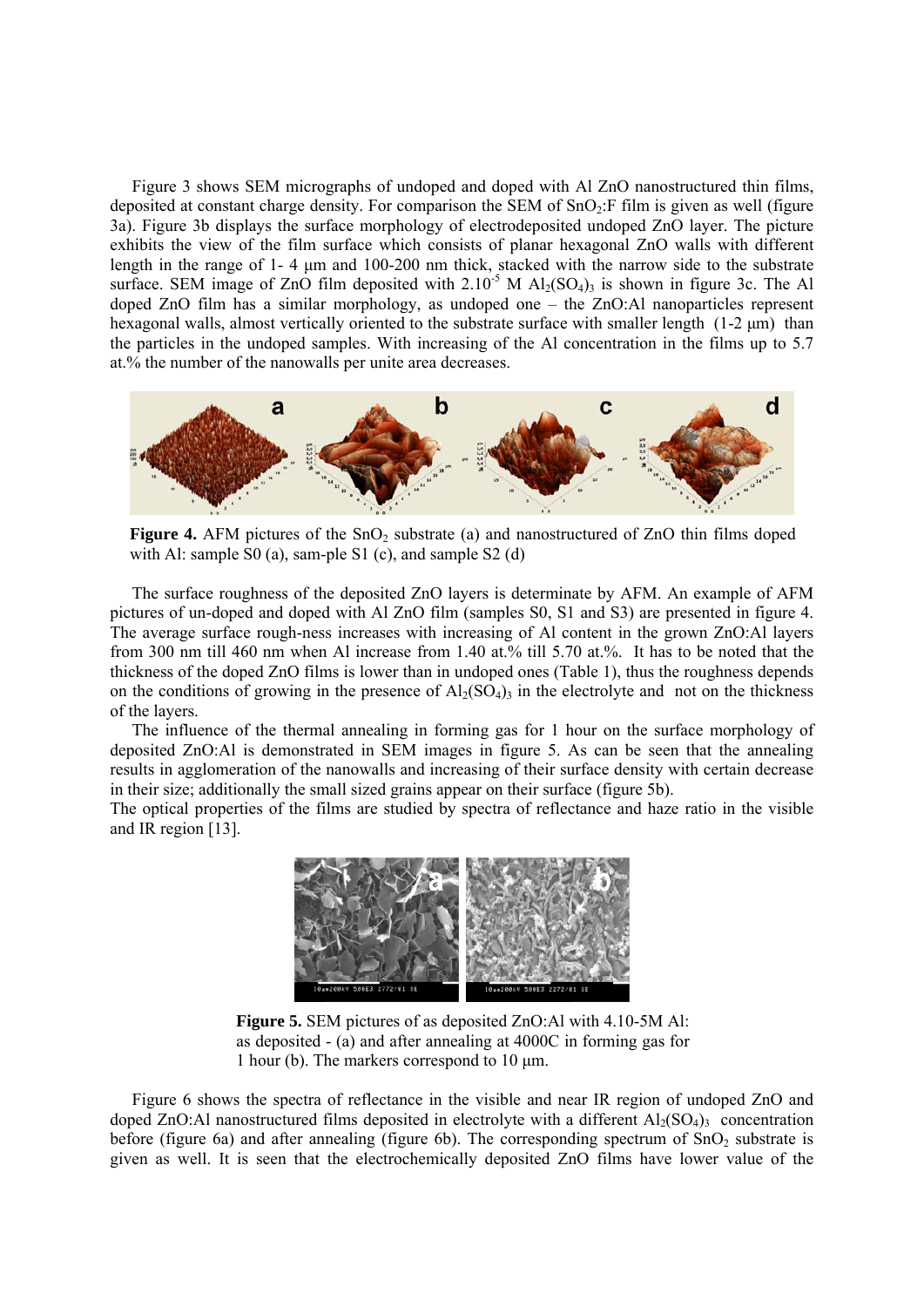reflectance in the visible part of the spectra which make them suitable for application as a transparent antireflective coating in the solar cells.



**Figure 6.** Spectra of reflectance of ZnO:Al films, deposited at different electrolyte concentrations of  $\text{Al}_2(\text{SO}_4)$ <sub>3</sub> before (a) and after (b) annealing

In Figure 7 the reflectance spectra in the infrared region of undoped ZnO and doped ZnO:Al nanostructured films deposited in electrolyte with  $4.10^{-5}$  M  $Al_2(SO_4)_3$ , as deposited and annealed at  $400^{\circ}$ C for 1 hour are demonstrated.



**Figure 7.** Infrared reflectance spectra of undoped and Al-doped ZnO films before and after anneaing.

The value of the reflectance decreases for Al-doped ZnO and this is more pronounced for the annealed sample. This behaviour could be explained by plasmon absorption by free electrons in the Al doped ZnO films. Spectra of haze ratio (H) of the undoped and doped with Al ZnO films, as deposited and after annealing in forming gas at  $400^{\circ}$ C, are shown in figure 8(a) and (b), respectively. The value of haze ratio of the sample with  $C_{Al} = 1.4$  at.% is higher than H of undoped ZnO film. The un-doped ZnO and doped one with 1.4 at.%.Al have values of the haze ratio in the visible region in the range of 60-90% which is much higher than that of  $SnO<sub>2</sub>:$  layer. With in-creasing of the Al concentration the haze ratio decreases in the all spectral region under investigation, however it is still higher than H of SnO2:F. The annealing of the sample results in slight decrease of the haze (figure 8 b). Probably different combinations of the size of the nanofeatures and roughness of the layers are a reason for differences in the haze ratio.